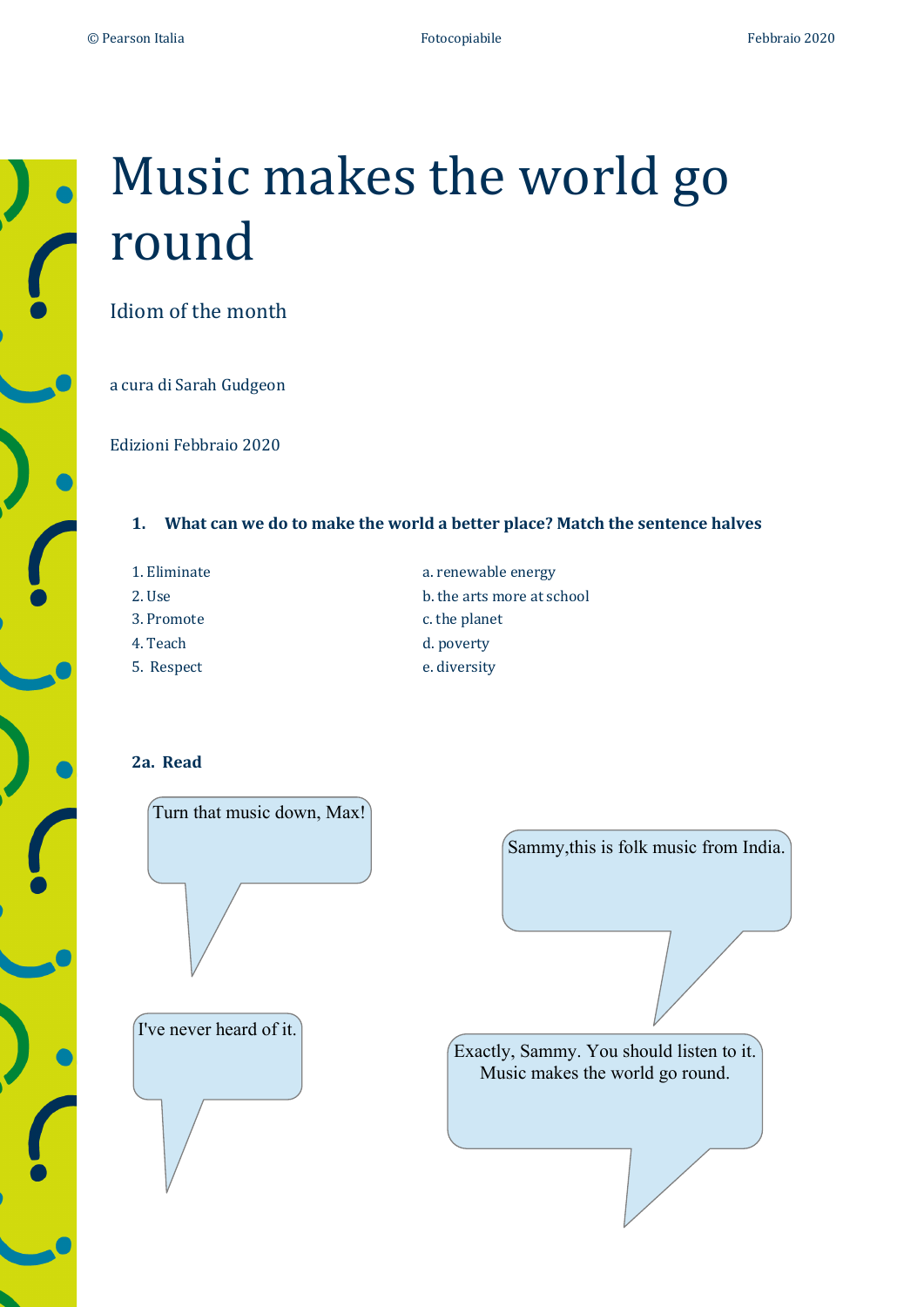#### **2b. Complete**

I love going to music festivals and singing and dancing with people of different ages and from different places; it's true, \_\_\_\_\_\_\_\_\_\_\_\_\_\_\_\_\_\_\_\_\_\_\_\_\_\_\_\_\_\_\_\_\_\_\_\_\_\_\_\_\_\_\_\_\_\_\_\_\_\_\_.

*Without the joy and connection to other people and cultures that music brings to our lives, the world would* be a poorer place. 'Music makes the world go round' means that without music, we would lose a vital part of our everyday lives: our ability to relate to others.

#### **3.** Tick the 4 reasons why 'music makes the world go round'.

- **a.** we learn about other cultures through music
- **b.** we make new friends through music
- **c.** we can express our emotions through songs
- **d.** we stay up late listening to music
- **e.** we learn new languages through song lyrics.
- **f.** we eat chocolate when we listen to music

- **4.** What other things do you think make the world go round?
- 5. Share your ideas with a partner. Do you agree?